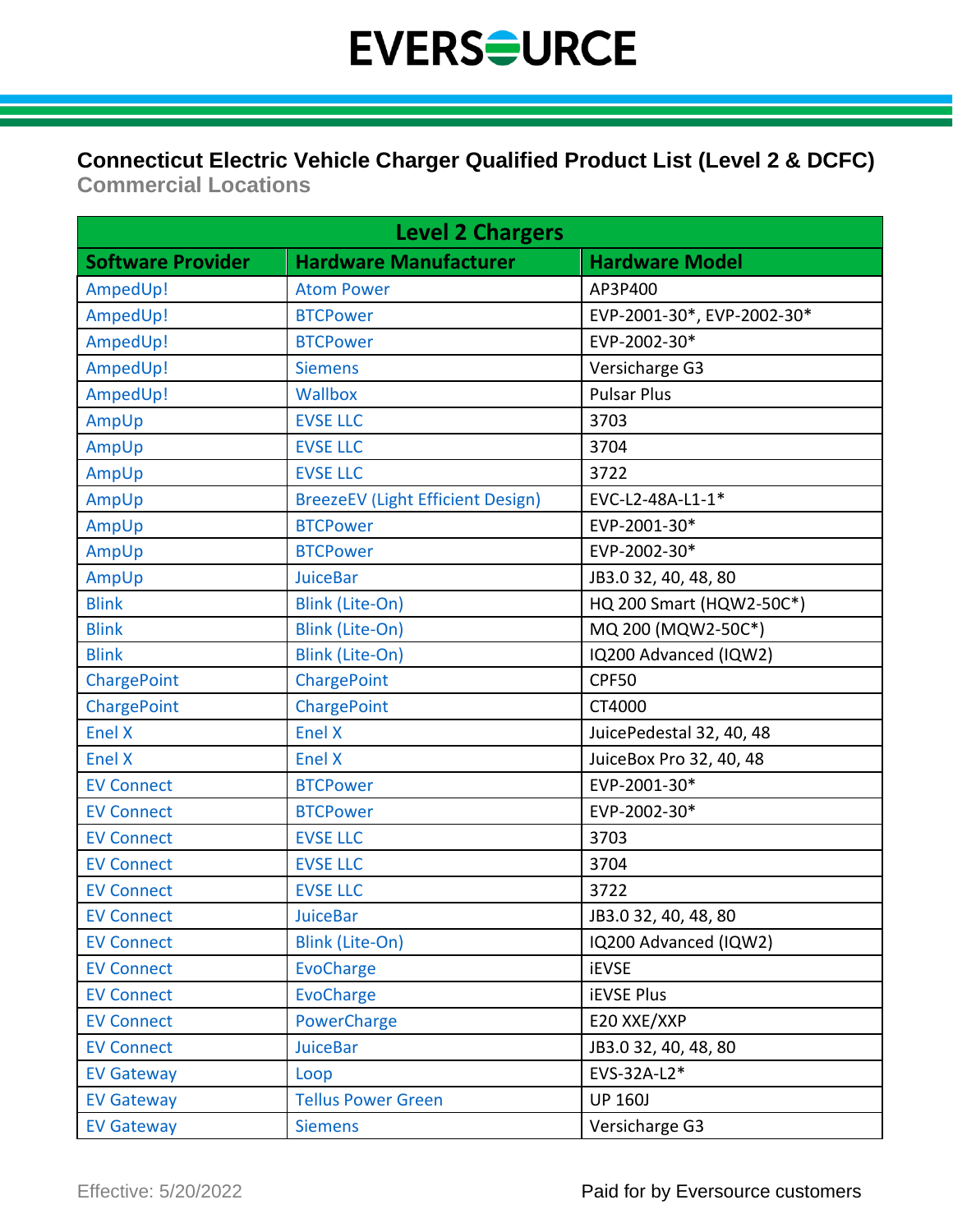| Evoke                           | <b>FLO</b>                         | CoRE+ MAX            |
|---------------------------------|------------------------------------|----------------------|
| <b>EVPassport</b>               | <b>EVPassport (Phihong)</b>        | Ezra (AW Series)     |
| <b>EVPassport</b>               | <b>EVPassport (Phihong)</b>        | Rosa (AX Series)     |
| <b>FLO</b>                      | <b>FLO</b>                         | CoRe+                |
| <b>FLO</b>                      | <b>FLO</b>                         | CoRE+ MAX            |
| Leviton                         | Leviton                            | EVR Green 4000       |
| <b>Livingston Energy Group</b>  | Livingston Energy Group (EVSE LLC) | 3703-103+ IHD (3703) |
| <b>Livingston Energy Group</b>  | Livingston Energy Group (EVSE LLC) | 3704-10 IHD (3704)   |
| <b>Livingston Energy Group</b>  | <b>Livingston Energy Group</b>     | CP-203               |
| <b>Livingston Energy Group</b>  | <b>Livingston Energy Group</b>     | CP-208               |
| Loop                            | Loop                               | EVS-32A-L2*          |
| Loop                            | Loop                               | EVS-80A-L2*          |
| <b>Nuvve</b>                    | <b>Nuvve</b>                       | <b>Power Port</b>    |
| <b>SemaConnect</b>              | <b>SemaConnect</b>                 | Series 630           |
| SemaConnect                     | <b>SemaConnect</b>                 | Series 7 - 30A, 80A  |
| <b>SemaConnect</b>              | SemaConnect                        | Series 8             |
| <b>Shell Recharge Solutions</b> | <b>EVSE LLC</b>                    | 3703                 |
| <b>Shell Recharge Solutions</b> | <b>EVSE LLC</b>                    | 3704                 |
| <b>Shell Recharge Solutions</b> | <b>EVSE LLC</b>                    | 3722                 |
| <b>SWTCH</b>                    | Phihong                            | <b>AX Series</b>     |
| <b>Xeal</b>                     | <b>Clipper Creek</b>               | HCS-40R              |
| Zevtron                         | <b>BTCPower</b>                    | EVP-2001-30*         |
| Zevtron                         | <b>BTCPower</b>                    | EVP-2002-30*         |
| Zevtron                         | Phihong                            | <b>AX Series</b>     |
| Zevtron                         | Phihong                            | <b>AW Series</b>     |
| Zevtron                         | <b>EVSE LLC</b>                    | 3703                 |
| Zevtron                         | <b>EVSE LLC</b>                    | 3704                 |
| Zevtron                         | <b>EVSE LLC</b>                    | 3722                 |

| <b>DCFC Chargers</b>     |                              |                        |  |
|--------------------------|------------------------------|------------------------|--|
| <b>Software Provider</b> | <b>Hardware Manufacturer</b> | <b>Hardware Model</b>  |  |
| AmpedUp!                 | <b>BTCPower</b>              | L3S-50-208             |  |
| AmpedUp!                 | <b>BTCPower</b>              | L3S-50-480             |  |
| AmpedUp!                 | <b>BTCPower</b>              | HPC 100, 150, 200      |  |
| AmpUp                    | <b>ABB</b>                   | Terra 184, 124, 94, 54 |  |
| AmpUp                    | <b>Tritium</b>               | RTM 50, 75             |  |
| AmpUp                    | <b>Tritium</b>               | RT 175-S               |  |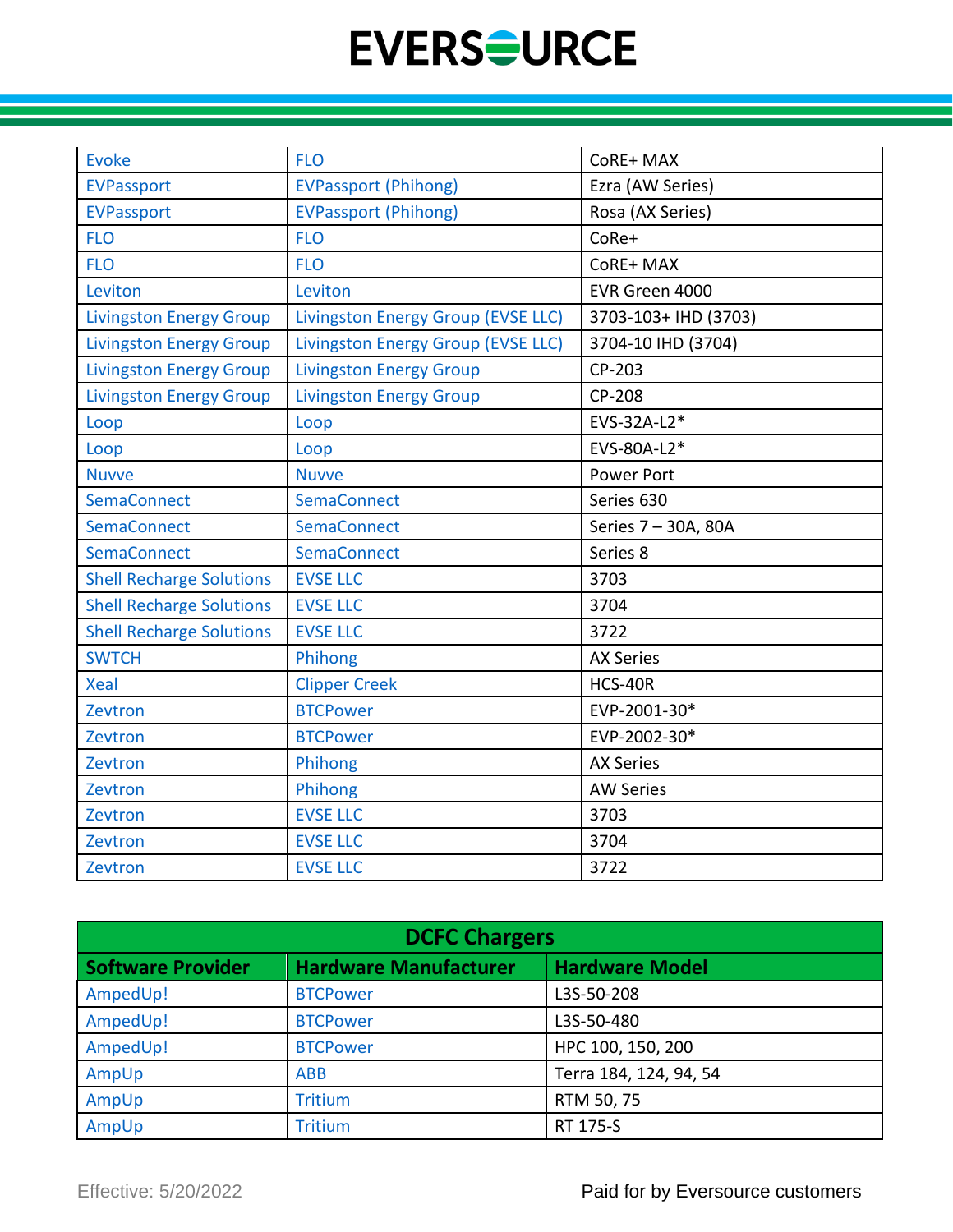| <b>Blink</b>                   | <b>Tellus Power Green</b>   | TP-EVPD 60kW, 120kW, 160kW, 180kW                                |
|--------------------------------|-----------------------------|------------------------------------------------------------------|
| <b>Blink</b>                   | <b>Tritium</b>              | <b>RTM 75</b>                                                    |
| ChargePoint                    | ChargePoint                 | Express Plus <sup>1</sup>                                        |
| ChargePoint                    | ChargePoint                 | Express 250                                                      |
| <b>Driivz</b>                  | <b>BTCPower</b>             | <b>HPC 150</b>                                                   |
| <b>Driivz</b>                  | <b>BTCPower</b>             | HPCD1-350                                                        |
| Enel X                         | Enel X                      | JuicePump 50, 75                                                 |
| <b>EV Connect</b>              | <b>ABB</b>                  | Terra 184, 124, 94, 54                                           |
| <b>EV Connect</b>              | <b>BTCPower</b>             | L3S-50-480                                                       |
| <b>EV Connect</b>              | <b>BTCPower</b>             | L3R-50-208                                                       |
| <b>EV Connect</b>              | <b>BTCPower</b>             | L3R-100-480                                                      |
| <b>EV Connect</b>              | <b>Tritium</b>              | <b>RTM 75</b>                                                    |
| <b>EV Connect</b>              | FreeWire                    | Boost Charger 150                                                |
| <b>EV Connect</b>              | <b>ABB</b>                  | <b>T54 HV</b>                                                    |
| <b>EV Connect</b>              | <b>ABB</b>                  | HVC 100, 150                                                     |
| <b>EV Connect</b>              | <b>ABB</b>                  | Terra HP 175, 350                                                |
| <b>EV Connect</b>              | <b>BTCPower</b>             | HPC 100, 150, 200                                                |
| <b>EV Connect</b>              | <b>Rhombus</b>              | RES-DCVC- 60, 125                                                |
| <b>EV Gateway</b>              | <b>Tellus Power Green</b>   | TP-EVPD 60kW, 120kW, 160kW, 180kW,<br>200kW, 240kW, 300kW, 360kW |
| <b>EVgo</b>                    | <b>Delta</b>                | 100kW, 350kW                                                     |
| <b>EVgo</b>                    | <b>Signet</b>               | 350kW                                                            |
| <b>Evoke</b>                   | <b>Tritium</b>              | RT 50, 75, 150, 175                                              |
| <b>EVPassport</b>              | <b>EVPassport (Phihong)</b> | Larry (DSWU601*)                                                 |
| <b>EVPassport</b>              | <b>EVPassport (Phihong)</b> | Ruth (DSWU122*)                                                  |
| <b>EVPassport</b>              | <b>EVPassport (Phihong)</b> | Zeus (DSWU182*)                                                  |
| Leviton                        | Leviton                     | <b>EVR Green DCFC</b>                                            |
| <b>Livingston Energy Group</b> | <b>BTCPower</b>             | L3S-50-208                                                       |
| <b>Livingston Energy Group</b> | <b>BTCPower</b>             | L3S-50-480                                                       |
| <b>Livingston Energy Group</b> | <b>BTCPower</b>             | <b>HPC 200</b>                                                   |
| <b>Livingston Energy Group</b> | <b>Tritium</b>              | RTM 50, 75                                                       |
| <b>Livingston Energy Group</b> | <b>Tritium</b>              | RT 50, 175-S                                                     |
| Loop                           | <b>Tritium</b>              | <b>RT 50</b>                                                     |
| Loop                           | <b>Tritium</b>              | RTM 50, 75                                                       |
| Loop                           | <b>Tritium</b>              | PKM 100, 150                                                     |
| Loop                           | <b>Tritium</b>              | <b>PKM 360-PU</b>                                                |
| <b>Nuvve</b>                   | <b>Rhombus</b>              | Res-HD60-V2G                                                     |
| <b>Nuvve</b>                   | <b>Rhombus</b>              | Res-HD125-V2G                                                    |